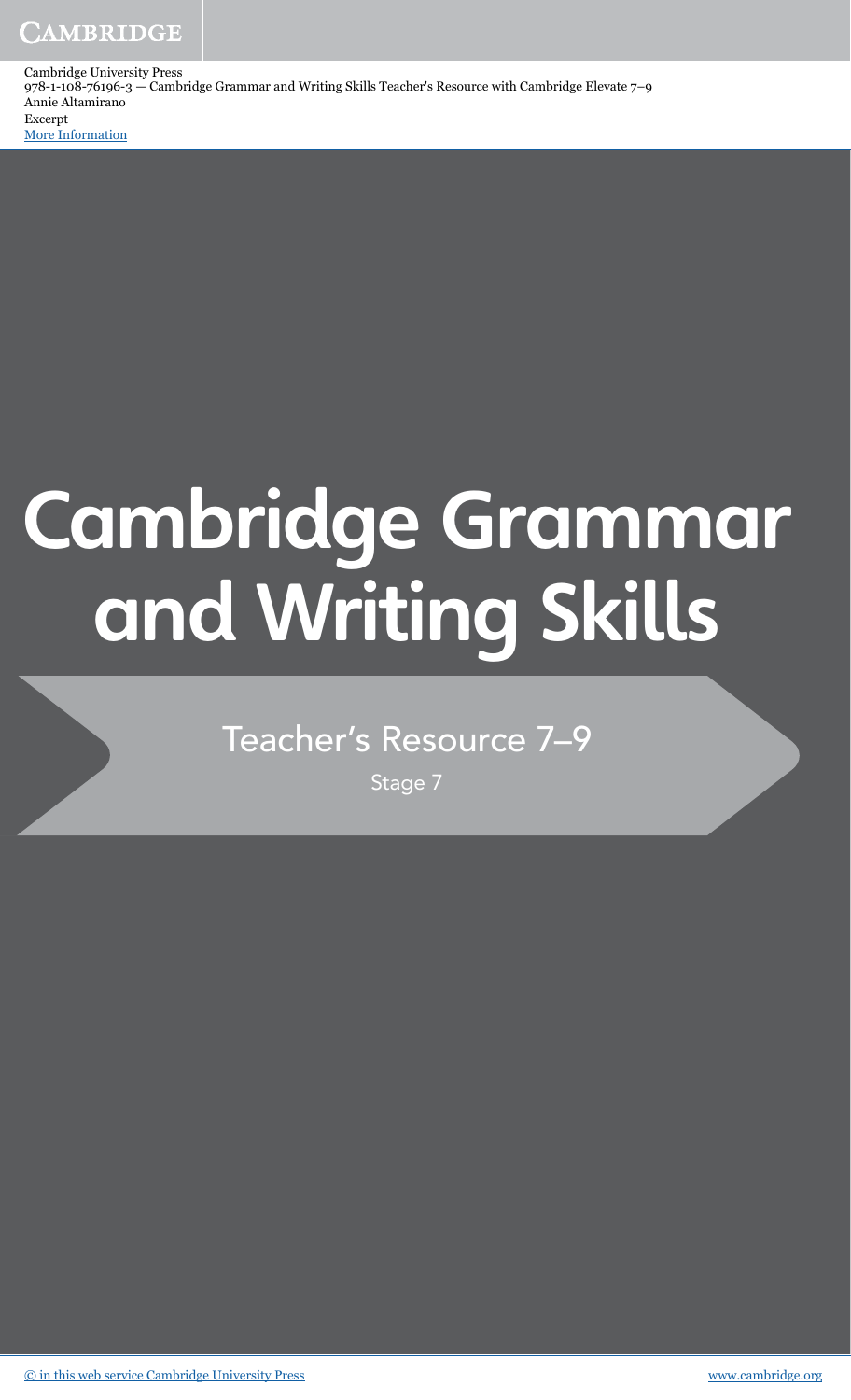[More Information](www.cambridge.org/9781108761963)

# **Unit guides: Unit 1 Narrating my life**

| Writing objectives for first language English                                                                                                                                     | Writing and Use of English objectives for second<br>language English |                                                                       |  |  |
|-----------------------------------------------------------------------------------------------------------------------------------------------------------------------------------|----------------------------------------------------------------------|-----------------------------------------------------------------------|--|--|
| Practise note-taking for different purposes.                                                                                                                                      | Revise present and past tenses, and used to.                         |                                                                       |  |  |
| Use correct grammar in a range of genres and text types.                                                                                                                          | Learn indefinite and quantitative pronouns.                          |                                                                       |  |  |
|                                                                                                                                                                                   | Use correct punctuation: capital letters.                            |                                                                       |  |  |
| Cambridge lower secondary English resource links<br>Cambridge Global English: Stage 7: Unit 2: Personal identity<br>Cambridge Checkpoint English: Stage 7: Unit 4: School stories |                                                                      | Aim: To be able to write<br>in a clear, thoughtful<br>way for a diary |  |  |
| International Baccalaureate Middle Years Programme links<br>Language acquisition: Phase 3<br>Language and literature: MYP1                                                        |                                                                      | Key terminology:<br>Diary, narrator                                   |  |  |

 $\overline{\phantom{0}}$ 

## **Warmer**

- Ask learners about famous people they admire. What do they know about their lives?
- Ask them about their reading preferences, e.g. What sort of books do you like reading? Do you ever read books, articles or stories about the lives of people you admire? Why?
- Ask learners if they have ever written about their own lives. Encourage them to talk about their experiences and the problems they feel they have had.

## **Noticing**

- Bring a biography of a favourite author or sports person, or an interview transcript, and read a short extract with the class.
- Make copies of selected extracts and share them with the class.
- In groups, ask learners to read and discuss what they find interesting about it, e.g. the anecdotes, the language used.

## **Pre-reading**

- Encourage the class to discuss why people would want to write a diary. Have them reflect on whether diaries are private and personal, or whether they can also be made public and be published.
- Explain that diaries are traditionally considered to be a form of private writing, an account of someone's life. However, some people write diaries for other reasons. Ask learners to think why someone would want to make their diary available to the general public.
- Ask the class if they have ever kept a diary. If learners have, encourage them to describe what

sorts of things they wrote in it. Did they keep it in a special notebook? Did they include other things besides writing, e.g. concert tickets, cards, newspaper cutting or photos, etc.?

- If they haven't, what would they put in a diary?
- How would they feel if someone in the future read their diary? What aspects of their life and their time would they want people in the future to learn about by reading their diary?
- Focus on the big question: How can I write about my life in an interesting way? Elicit ideas, e.g. what tenses are used, what sort of language (formal/informal); use interesting vocabulary, include funny anecdotes, talk about feelings and emotions, etc.
- You may wish to draw a spidergram on the board and write down learners' ideas for future reference.

## **Effective diaries**

• Focus on the characteristics of a good diary entry and ask learners to compare them with their own ideas. Are there any they didn't think of? Can they add more?

## **How the text works**

- Ask: What makes a good diary? Encourage learners to recall the characteristics they discussed before reading the text.
- Focus on this section. Ask learners to work in pairs or small groups. They should re-read the text and identify the parts of the text where the writer used those techniques.
- Encourage them to discuss whether the writer used those techniques effectively.

**2**

**Stage 7** Unit 1: Unit guides **Cambridge University Press** 2020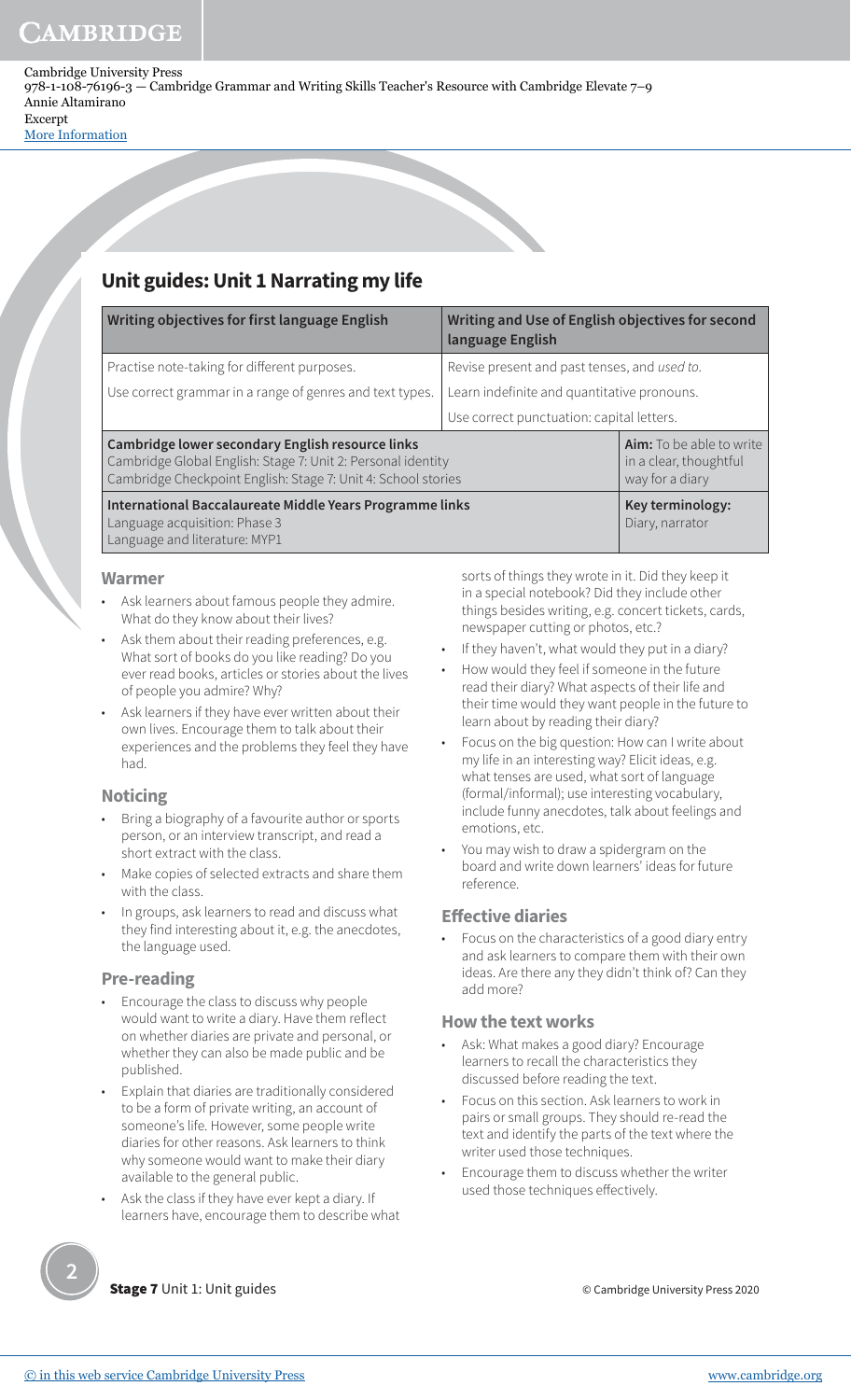CAMBRIDGE

[More Information](www.cambridge.org/9781108761963)

# **Suggestions for further reading**

Artichoke Hearts – Sita Brahmachari. Macmillan Children's Books

The Diary of a Young Girl – The Definitive Edition, Anne Frank, Mirjam Pressler (Edited by), Otto Frank (Edited by), Elie Wiesel (Introducer), Susan Massotty (Translator). Penguin Classics

Captain Scott's Last Expedition – Robert Falcon Scott, Edited by Max Jones. Oxford World's Classics

Diary of a Wimpy Kid – Jeff Kinney. Amulet Books

The Secret Diary of Adrian Mole Aged 13 ¾ – Sue Townsend. Methuen

# **Active learning**

## **Post reading: reacting to the text**

After the class has read the text, discuss reactions to it. Give learners a few questions and ask them to work on their own. They should reflect and think of the answers. After a few minutes, ask them each to pair up with a partner to compare and contrast their answers. Finally, have an open-class discussion.

You may wish to use the following questions:

- How do you feel about what you have read? Why?
- What two questions would you like to ask Mira?
- Imagine you were Mira. What would your answers be to these questions?
- Imagine you were in a similar situation. What would you do?

# **Differentiation strategies**

- **a** Use Think–Pair–Share to provide learners time and structure for thinking about a given topic, enabling them to formulate individual ideas and share these ideas with a peer. Ask learners to work individually on the text-analysis questions. Then, they should compare their responses with a partner's and synthesise a joint solution to share with the entire class. This is a useful technique for both less and more confident learners.
- **b** Offer less confident learners a choice of task. Allow a few minutes for them to read through

the tasks they are expected to do. Allow them to choose the tasks they feel are easier and have them do these first. This will give them a sense of achievement and encourage them to approach the more difficult ones with more confidence.

**c** Help more confident learners develop their inferencing skills by using the context to guess the meaning or usage of unfamiliar language or vocabulary.

# **Learning to learn**

- **a** Conduct pre-reading activities in which learners identify their prior knowledge about the topic or genre of the reading text and make meaningful personal associations. Tell learners that this strategy is called 'personal elaboration' and it will help them understand the text they are going to read. Explain that this strategy can be also be used when they are preparing to write. Use the questions and ideas in the Pre-reading section to help them prepare for the reading text that follows.
- **b** Encourage less proficient learners to explain to themselves what they have to do in each task, especially those that may pose greater difficulty. This self-talk strategy will help them understand and plan ahead for how to go about doing the task.

# **Use of English – additional activities**

When learners have finished the lesson, you may ask them to complete the Use of English additional activity for this unit.

# **Publishing learners' writing ideas**

## **A day in the life of …**

When learners have finished their writing task, ask them to add photos or pictures to make their diary entries more attractive. If conditions permit, create a publishing space in the classroom called 'A day in the life of …', or any other fancy name of their choice. They should post their diary entries there for the rest of the class to read. Afterwards, they can collect all the diary entries in a folder or bind them together to make a small book.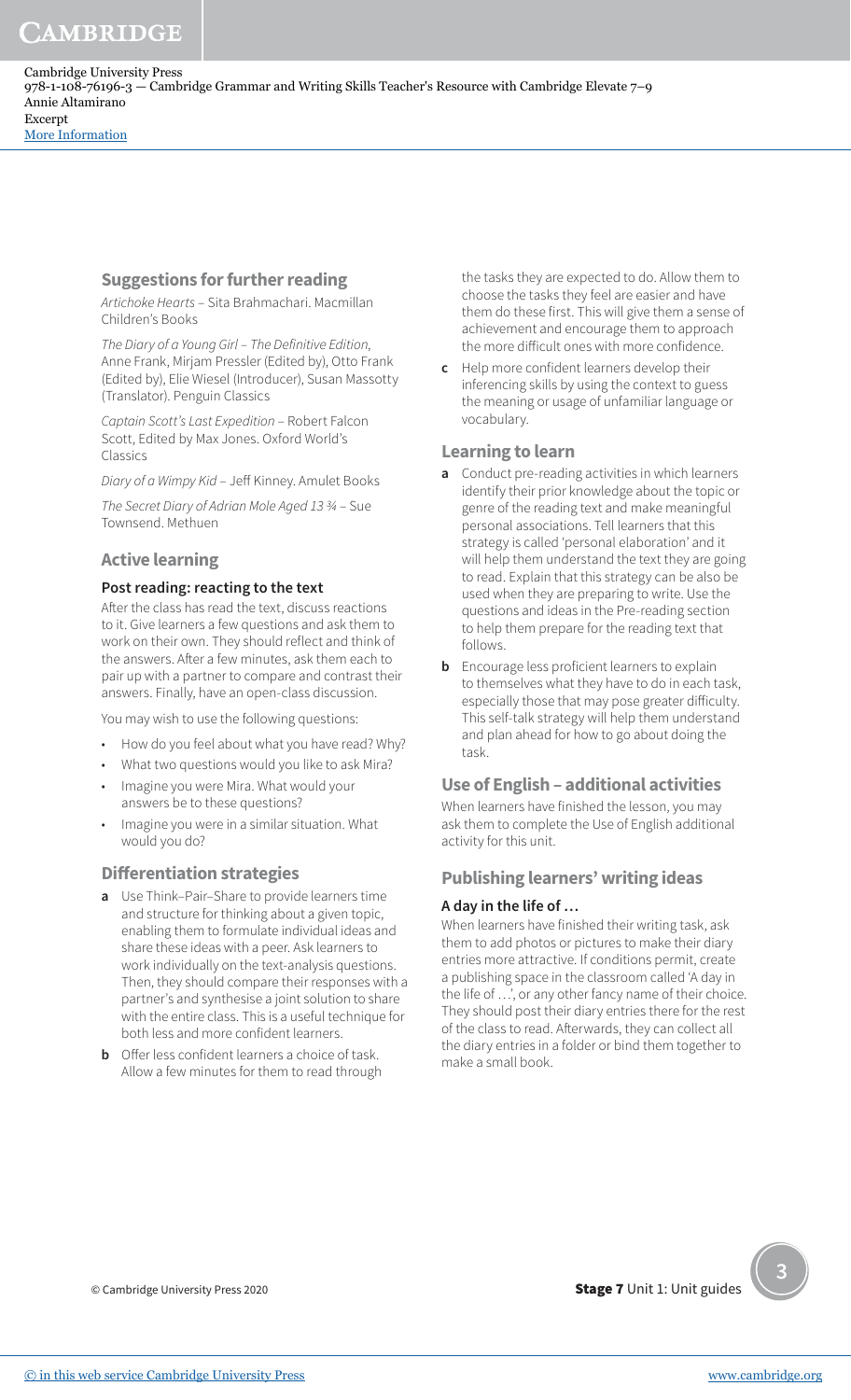[More Information](www.cambridge.org/9781108761963)

# **Answer key**

## **Reading**

- **1 a** Mira's family life: not very much just her family name (Levinson), and she mentions her father and 'nana'.
	- **b** Learners' own answers at this stage. Should begin to pick up her self-doubt, how she thinks a lot – perhaps too much.

## **Text analysis**

- **1** Partly true she mentions 'facts' about her life, but also talks about blushing and having a 'mixed-up mind-maze'.
- **2 a** Para 4. **b** Para 3.
	- **c** Para 2. **d** Para 1.
- **3 a** Millie.
	- **b** It's her birthday she's 12.
	- **c** Long, dead-straight black hair.
	- **d** She hates talking in class ('contributing to class discussions').
	- **e** Strange.
- **4 a** Weird.
	- **b** Simplest; most straightforward.
	- **c** 'aren't my thing'; words.
	- **d** Daydreamer.
- **5 a** iii Confused and unsure.
	- **b** She needs to 'build her confidence'; she 'blushes bright red' and 'clams up'.
	- **c** She likes drawing/art ('Give me a paintbrush any day') and later says she's a 'doodler'.
- **d** Possible answer: she feels unbalanced, frightened.
- **6** Learners' own answers in note or sentence form.

## **Use of English**

## **Grammar**

- **1 part 1a part 1b**
	- **a** ii **f** Learners' own answers.
	- **b** iv
- 
- **c** v  **d** i
- **e** iii
- **2 a** haven't been sleeping
	- **b** 've … written
	- **c** used to like
	- **d** 've been thinking
- **3 a** calls / has always called
	- **b** come
	- **c** haven't always lived / didn't use to live
	- **d** used to live
	- **e** moved
	- **f** 've got
	- **g** walk
	- **h** found
	- **i** joined
	- **j** 've been making
	- **k** 've been hanging
	- **l** plays

#### **Vocabulary**

| 4 a | $no-$             |                               | $any-$         | some-            | every-             |  |  |
|-----|-------------------|-------------------------------|----------------|------------------|--------------------|--|--|
|     | $-th$ ing         | nothing                       | anything       | something        | everything         |  |  |
|     |                   | $-body/-$ one   nobody/no one | anybody/anyone | somebody/someone | everybody/everyone |  |  |
|     | -where<br>nowhere |                               | anywhere       | somewhere        | everywhere         |  |  |

- **b** Learners' own answers.
- - **d** anyone **e** nowhere
- **5 a** anything **b** anywhere **c** someone
- **6 a** everything **b** none **c** more
	- **d** a few **e** some **f** any
	- **g** everyone

## **Punctuation**

**7** Last summer my family and I went to Milan for the weekend. It was July so it was very warm. We arrived on Friday morning and stayed until Sunday. I love Milan because there's so much to see and do. My little brother Ali wanted to practise his Italian so he said 'ciao' to everyone!

**4**

© Cambridge University Press 2020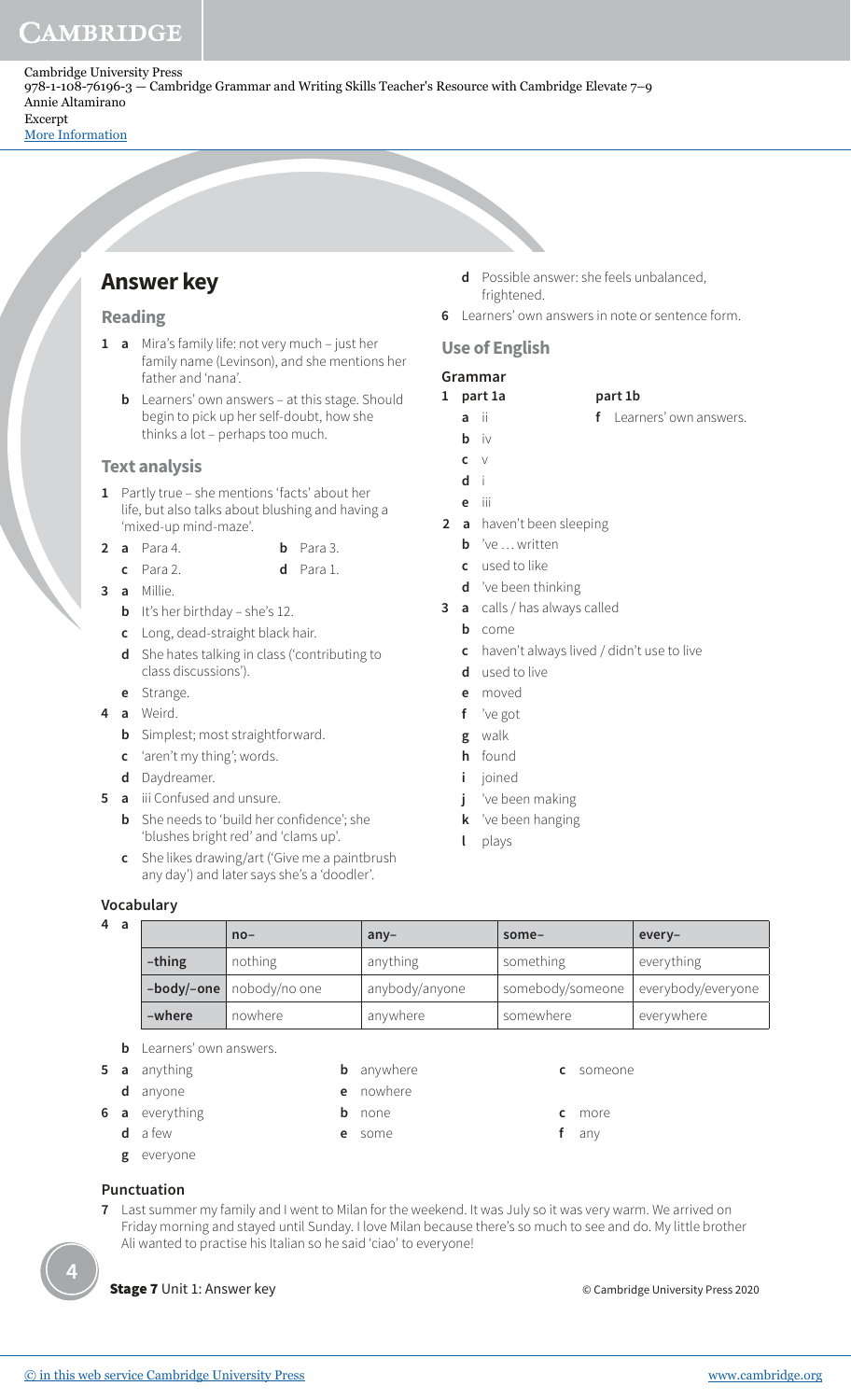[More Information](www.cambridge.org/9781108761963)

# **Independent Writing answers**

**Write a diary entry of 250–300 words from your own point of view following a significant event or moment in your life (this can be real or imagined).**

#### **Sample answer**

Dear diary,

21 September – London, England

What a busy day! I couldn't sleep much last night. The bed was so hard! I was excited because I'm in London. this is my first time in London! This is like a dream. I've always wanted to visit this city, and I'm finally here! we went to Buckingham Palace. The Palace gardens are pretty. I think I found the house of my dreams. We saw the changing of the guards. I've always wanted to see the changing of the guards. I took lots of pictures. We were hungry so we went to a pub. It was near the palace. Mum wanted to go to an authentic British pub. The food was delicious. I had steak and kidney pie and apple pie. After lunch we went to the famous London eye. There was a long queue and we waited for two hours. It was great. After the eye, we saw the houses of parliament, Big Ben, and the River Thames. My brother took a lot of pictures! Our tour guide told my parents to go to a tea house. We had tea there. It was great too. We drank tea and ate cakes and scones! Tomorrow we're going to the tower of London and the theatre. I'm wanted to go to a concert.

Bye,

Raj

#### **Examiner comment**

All the content is relevant. The learner responds to the task correctly and gives details about the places he has visited. It is also clear that this visit is a special event in his life. The overall tone is enthusiastic and positive.

The response is written in an informal, friendly tone, which is appropriate for the task. The conventions for opening and closing a diary entry are used appropriately.

The text is coherent and ideas and events follow a logical sequence. However, there is no organisation into paragraphs. Sentences are short and simple. There are no linking words except for the simplest ones (but, and, so) and there is no attempt at using complex sentences.

There is a range of everyday vocabulary used, which is relevant to the topic, but no attempt is made at using idioms or more sophisticated adjectives.

There is a range of simple grammatical forms used with a good degree of control, e.g. present and past forms of verbs. There are some minor mistakes in capitalisation (underlined), which can be attributed to absent mindedness, e.g. capital letter at the beginning of a sentence. However, there are more serious ones: the learner fails to use capital letters for the names of monuments.

**Grade: 3**

## **Model answer**

#### <sup>2</sup>Dear diary,

<sup>1</sup>September 21 – London, England

What a busy day! I couldn't sleep much last night because the hotel bed wasn't very comfortable. It was so hard! And also because I was so excited. <sup>3</sup>I'm finally in London for the first time! I've always wanted to visit this city, and I'm here at last!

Today we went to Buckingham Palace in the morning. The gardens are amazing! I think I found the house of my dreams. Ha, ha! We also saw the changing of the guards, another thing I've always wanted to see. I took lots of photos. By this time, we were hungry so we went to a pub nearby. Mum was excited because she really wanted to go to an authentic British pub. The food was delicious. I had steak and kidney pie and apple pie. It was the best lunch I've ever had.

© Cambridge University Press 2020

**5**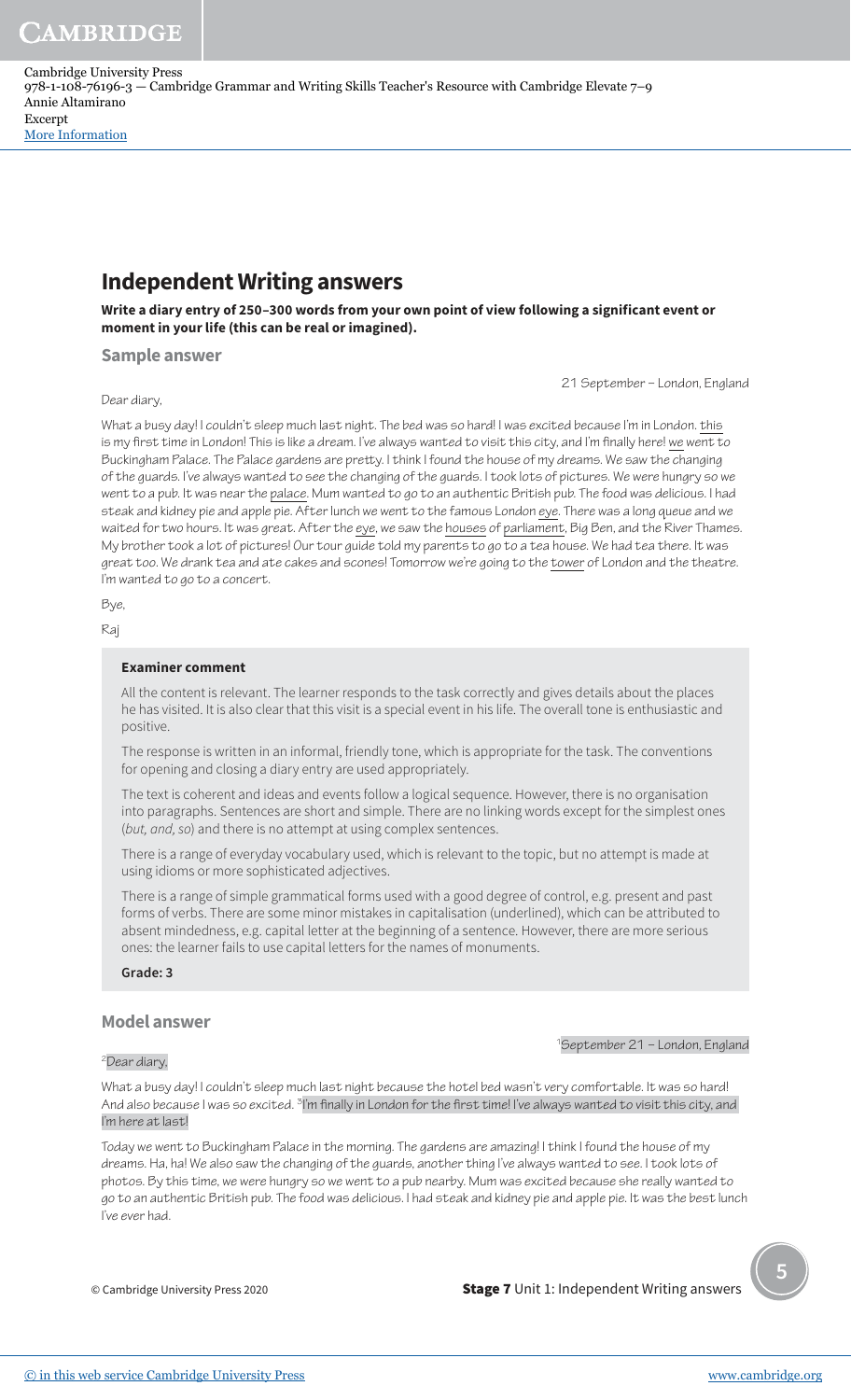# CAMBRIDGE

Cambridge University Press 978-1-108-76196-3 — Cambridge Grammar and Writing Skills Teacher's Resource with Cambridge Elevate 7–9 Annie Altamirano Excerpt

[More Information](www.cambridge.org/9781108761963)



After lunch we went to the famous London Eye. When we got there, we knew we'd have to wait to get in, but we never thought it would be two hours! But it was great to see London from there.

After the Eye, we saw the Houses of Parliament, Big Ben and the River Thames. My brother got his picture taken everywhere! <sup>4</sup>Our tour guide suggested we should go to a little tea house where we could have a typical English afternoon tea. It was great to be able to stay somewhere nice for a while and enjoy a traditional English tea. We felt quite sophisticated drinking our tea and eating our cakes and scones!

Tomorrow we're going to the Tower of London and the British Museum and after that we're going to the theatre think my dad got tickets for a musical my mum wanted to see.<sup>5</sup> I wanted to go to a concert but well, maybe next time.

<sup>6</sup>So, until the next one!

Raj

- **1** Date and place
- **2** Diary entry greeting
- **3** Introduces the special occasion, describes feelings and explains why it is special
- **4** Paragraphs 2–4 develop the ideas presented in the introduction, and include descriptive language and humour
- **5** Conclusion reflects on the events
- **6** Closing phrase

**Stage 7** Unit 1: Independent Writing answers

© Cambridge University Press 2020

**6**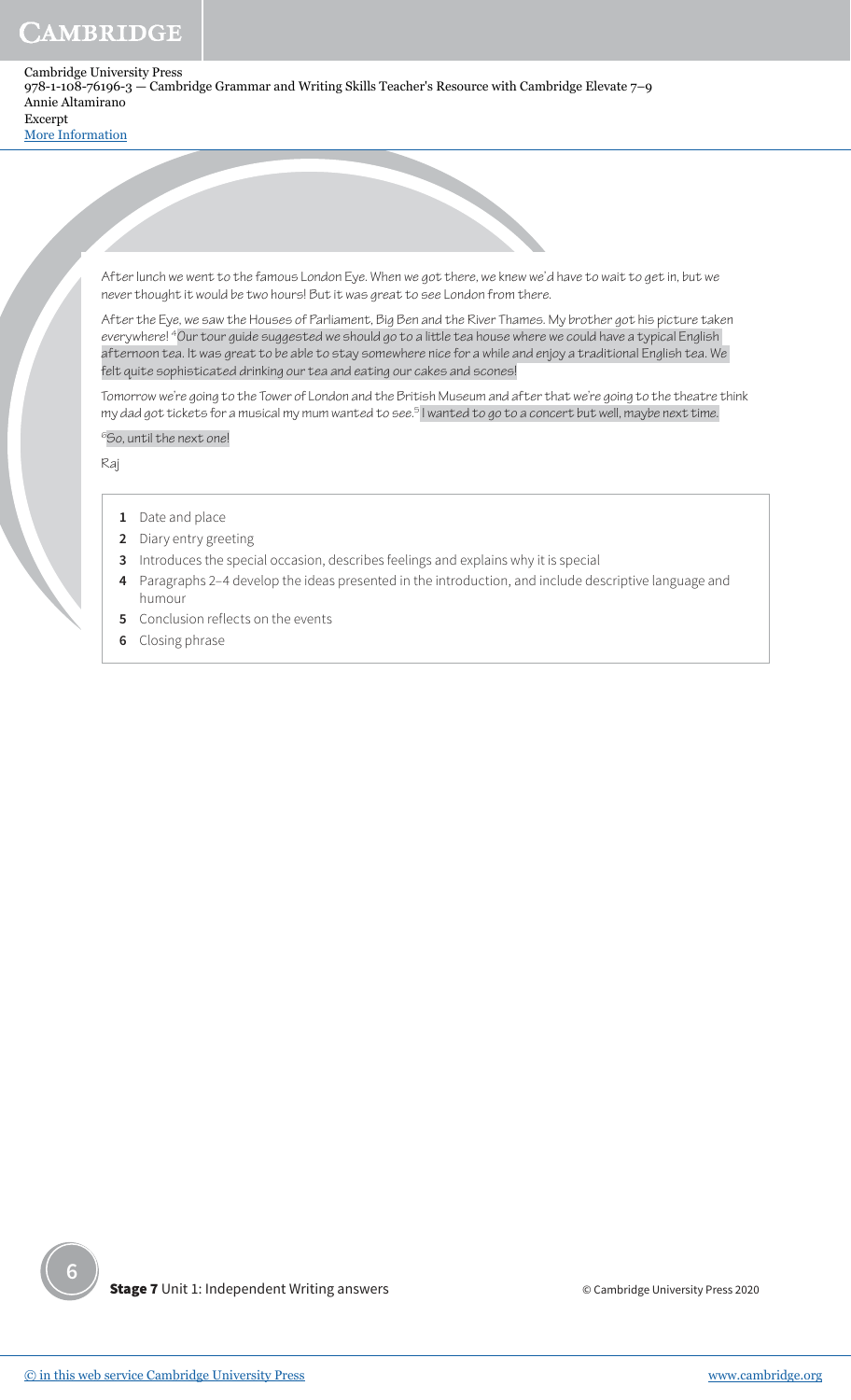# **Unit guides: Unit 2 Creating suspense**

| Writing objectives for first language English                                                                                                                                                                               | Writing and Use of English objectives for<br>second language English                                                                                                        |                                                                      |  |  |
|-----------------------------------------------------------------------------------------------------------------------------------------------------------------------------------------------------------------------------|-----------------------------------------------------------------------------------------------------------------------------------------------------------------------------|----------------------------------------------------------------------|--|--|
| Learn to develop character and voice in fiction writing.<br>Clarify meaning and use language to create different effects.<br>Provide clarity and emphasis in writing using a variety of<br>sentence lengths and structures. | Use narrative tenses: past simple, past<br>continuous and past perfect.<br>Learn compound adjectives.<br>Use cohesion: personal, possessive, and<br>demonstrative pronouns. |                                                                      |  |  |
| Cambridge lower secondary English resource links<br>Cambridge Global English: Stage 7: Unit 4: Outdoor pursuits<br>Cambridge Checkpoint English: Stage 7: Unit 2: Tall tales                                                |                                                                                                                                                                             | <b>Aim:</b> To write an exciting<br>story of suspense and<br>tension |  |  |
| International Baccalaureate Middle Years Programme links<br>Language acquisition: Phase 4<br>Language and literature: MYP1                                                                                                  |                                                                                                                                                                             | Key terminology:<br>Suspense, tension, scan,<br>simile, cohesion     |  |  |

#### **Warmer**

- Ask learners about their preferences, e.g. What sort of books do you read? What sort of films do you like watching? Why?
- You may bring in a number of suspense stories or books in English and in the learners' first language, or show the covers on the overhead projector or whiteboard. Ask learners if they have read any of those. If they have, what do they think of them?

## **Noticing**

- Choose a short extract from a suspense story and read it with the class. Ask, e.g. Would you like to go on reading it? Why? Do you find the story exciting/ interesting? What makes it interesting/exciting?
- Encourage them to discuss what they like about it, e.g. the story itself, the language used, the characters.
- Introduce the concept of 'suspense'.

## **Pre-reading**

- Focus on the picture. What is going on? Elicit that this person is walking on a tightrope between two mountains.
- Show a picture of someone doing an extreme sport. Encourage class discussion, e.g. Why is this person there? What is he/she doing? How dangerous is this activity? Why would someone want to do something like that?
- Personalise the discussion. Ask, e.g. Would you like to do this? Would you be afraid? Why? Have you ever had a frightening experience?
- Ask learners to work in pairs and tell each other what happened in their frightening experience and how they felt.
- If someone hasn't had a frightening experience they can talk about, ask them to imagine one.
- Focus on the big question: How can I create a story that is full of suspense? Elicit ideas, e.g. what tenses are used, interesting adjectives of different kinds describing places, situations and feelings, what sort of characters are interesting for these stories, etc.

## **Effective suspense stories**

• Focus on the characteristics of a good suspense story and ask learners to compare them with their own ideas. Are there any they didn't think of? Can they add more?

## **How the text works**

- Ask: What makes a good suspense story? Encourage learners to recall the characteristics they discussed before reading the text.
- Focus on this section. Ask learners to work in pairs or small groups. They re-read the text and identify the parts of the text where the writer used those techniques.
- Encourage them to discuss whether the writer used those techniques effectively.

## **Suggestions for further reading**

Stormbreaker. The Alex Rider Series – Anthony Horowitz. Walker Books

Roald Dahl's Book of Ghost Stories – Roald Dahl. Penguin Books

The Hound of the Baskervilles – Sir Arthur Conan Doyle. Penguin Classics



**Stage 7** Unit 2: Unit guides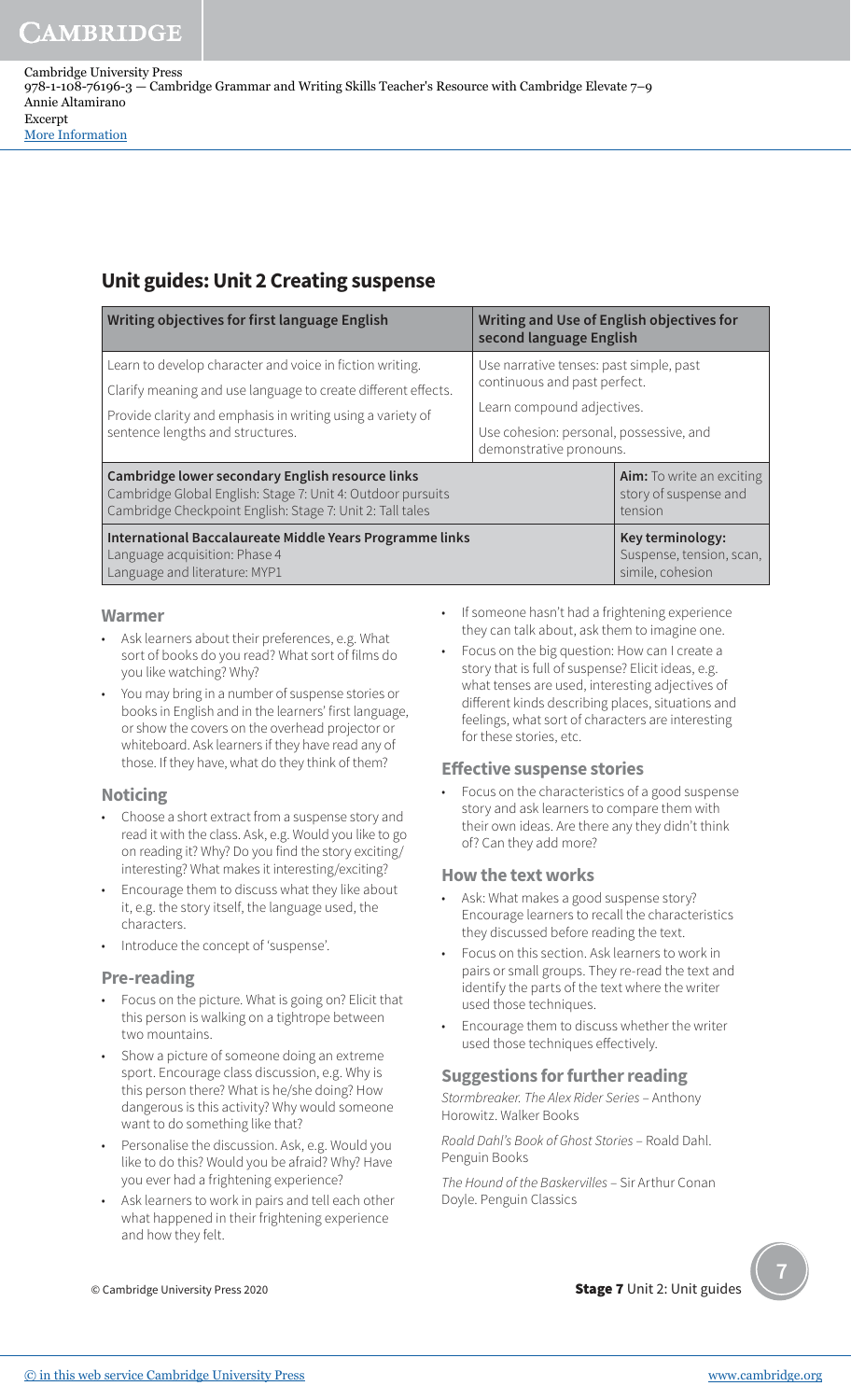[More Information](www.cambridge.org/9781108761963)

Miss Peregrine's Home for Peculiar Children – Ransom Briggs. Penguin Random House

Pretty Girl–13 – Liz Coley. Katherine Tegen Books

## **Active learning**

## **Post reading: reacting to the text**

**a** After the class has read the text, discuss reactions to it. Give learners a few questions and ask them to work on their own. They should reflect and think of the answers. After a few minutes, ask them to pair up with a partner to compare and contrast their answers. Finally, have an open-class discussion.

You may wish to use the following questions:

- What did you see in your mind as your read the story?
- Imagine you were in a similar situation. What would you do?
- Does this story remind you of other stories? Which ones? Why?
- Choose five words or phrases that you find particularly interesting.
- **b** Ask learners to work in pairs or groups of three and write the rest of the story. Ask them to brainstorm ideas and use a graphic organiser to organise them. They should write a short summary of how they think the story develops.
- **c** In pairs or small groups, learners should ask themselves questions beginning 'What would have happened if ...?' (e.g. if Alex had taken the other road). They should discuss how the story would develop if they introduced these changes.

## **Differentiation strategies**

- **a** Before reading the story, show the illustration and ask the class how it is related to the text. Ask learners to think of two possible actions that might happen. Have more confident learners discuss their ideas in pairs and write down the best possible outcomes from those they have discussed. They may use a spidergram or other graphic organisers to summarise their ideas.
- **b** Ask less-confident learners to keep a vocabulary notebook and record the new words there with an example and/or a brief explanation. They can create a personal thesaurus with a key word at the centre of a semantic cluster map of other words with similar meanings.

Encourage learners to read independently. This will help them to develop awareness of different styles of writing and increase their vocabulary. They may develop a reading log (see the following sample) where they record what they are reading and their impressions.

| Date | Title / Author /<br>Genre | Number  <br>of pages<br>read | Opinion |
|------|---------------------------|------------------------------|---------|
|      |                           |                              |         |
|      |                           |                              |         |
|      |                           |                              |         |
|      |                           |                              |         |
|      |                           |                              |         |

## **Learning to learn**

Some learners have good self-monitoring skills, so they are able to tell whether or not they have understood a text that they have read. They can use appropriate strategies to overcome problems in understanding. To help them develop this strategy, encourage learners to:

- identify where the difficulty occurs
- identify the nature of the difficulty (e.g. I don't understand what the author wants to say)
- reformulate difficult sentences or paragraphs in their own words

## **Use of English – additional activities**

When learners have finished the lesson, you may ask them to complete the Use of English additional activity for this unit.

## **Publishing learners' writing ideas**

#### **Learners' e-book**

Learners can create an e-book using Google Slides:

Then they can embed it in the class or school blog. They can also turn it into a pdf.

**Stage 7** Unit 2: Unit guides

© Cambridge University Press 2020

**8**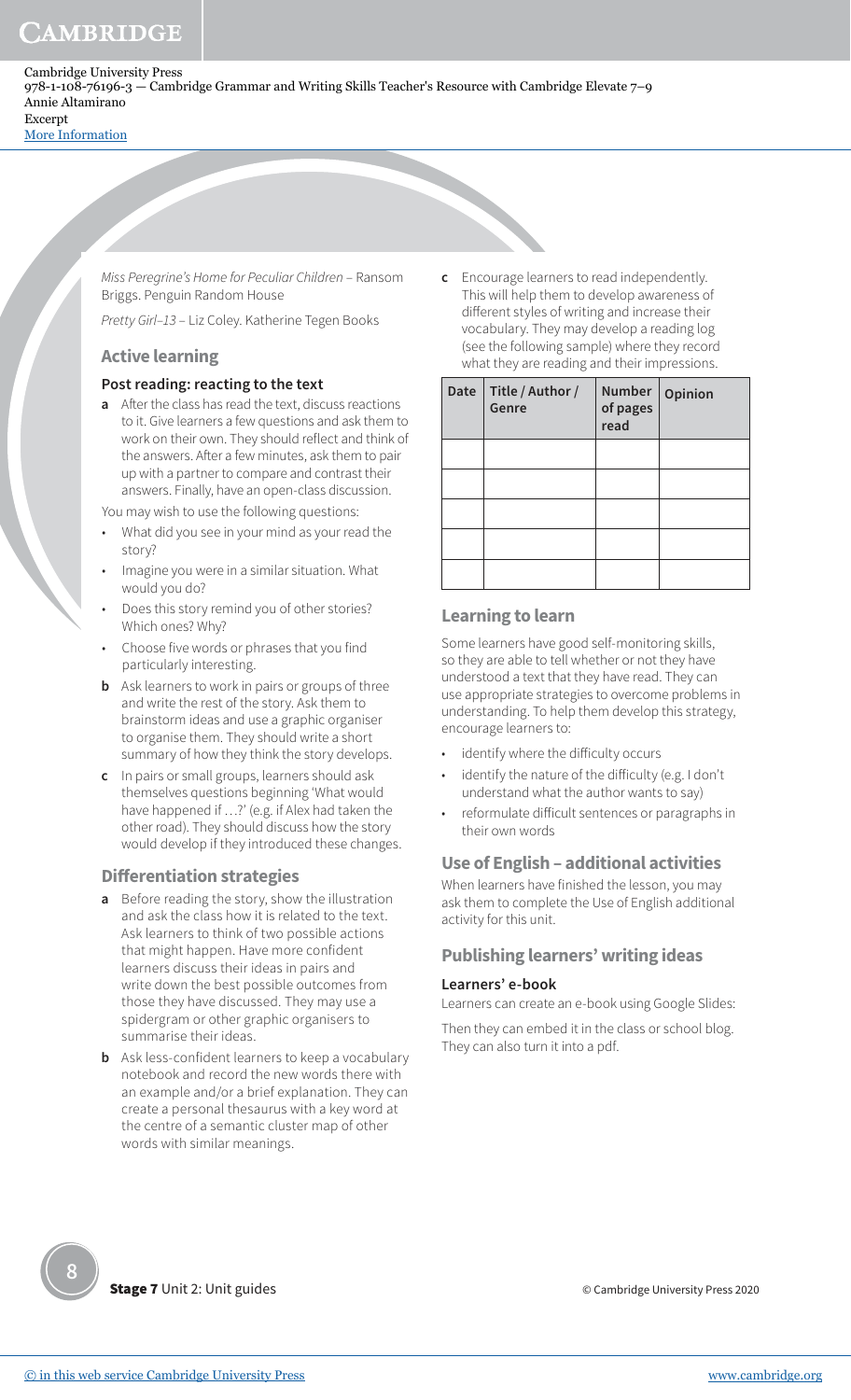# **Answer key**

## **Reading**

- **1 a** Possible answer: It is exciting to read because Alex is in danger and the reader is also in the dark, and because of the way the quad-bike riders are described.
	- **b** He takes the wrong turn in the countryside and is then attacked by two men on bikes trying to kill him.

## **Text analysis**

- **1** We follow Alex's thought process as he gradually realises he is in danger and then has to react to the bikers. The sudden movements and description of the setting also add to the effect.
- **2 a** Possible events to place along the timeline:
	- Alex sees the sign, pauses, then follows it.
	- The path dips down into a hollow of tall grass.
	- Alex hears a sound.
	- A 'dark shape' appears, so Alex dives for safety.
	- The bike momentarily disappears.
	- The bikes circle Alex and he dives out of the way again.
	- He fights through the grass trying to find the main path.
	- The bike riders attack him in a line with cheese-wire stretched between them.
- **3 a** 'almost as tall as Alex'.
	- **b** A tractor.
	- **c** The sign had been brand new deliberately placed to lead him off the correct path.
	- **d** His shoulder.
	- **e** Cheese-wire (very sharp wire).
- **4 a** Dipped.
	- **b** Erupted.
	- **c** Wasps sting (harmful, like the men) and the buzzing sound is like the bikes.
	- **d** 'drone' dull throbbing sound; 'scream' high-pitched cry; 'roaring' – snarling growl.
	- **e** 'scratching', 'half-blinding'.
- **5 a** He is unsure.
	- **b** He was already under attack.
	- **c** He 'had to' find somewhere to hide (auxiliary 'had' suggests need); 'desperately' (adverb); He 'needed' (verb) other people.
- **d** Aggressive, murderous.
- **6** Learners' own answers.

# **Use of English**

## **Grammar**

- **1 a** hesitated, dismissed, was walking, was shining
	- **b** erupted, had disturbed
	- **c** had, led
	- **d** were circling
- **2 i** b
	- **ii** c
	- **iii** d
	- **iv** a
- **3 a** was walking, heard
	- **b** watched, climbed
	- **c** said, hadn't finished
	- **d** got, had taken
	- **e** pushed, wasn't, had locked
- **4 a** was shining
	- **b** cycled / was cycling
	- **c** hadn't intended
	- **d** had asked
	- **e** was … passing
	- **f** remembered
	- **g** had … liked
	- **h** was
	- **i** barked/was barking
	- **j** didn't appear
	- **k** thought

## **Vocabulary**

|  | 5 a ii b iii c |  |  |                                     |  |  |
|--|----------------|--|--|-------------------------------------|--|--|
|  | 6 aii bi ci di |  |  |                                     |  |  |
|  |                |  |  | 7 a iii b vi c v d i/ii e iv f i/ii |  |  |
|  |                |  |  | 8 a v b iii c ii d i e iv           |  |  |

© Cambridge University Press 2020